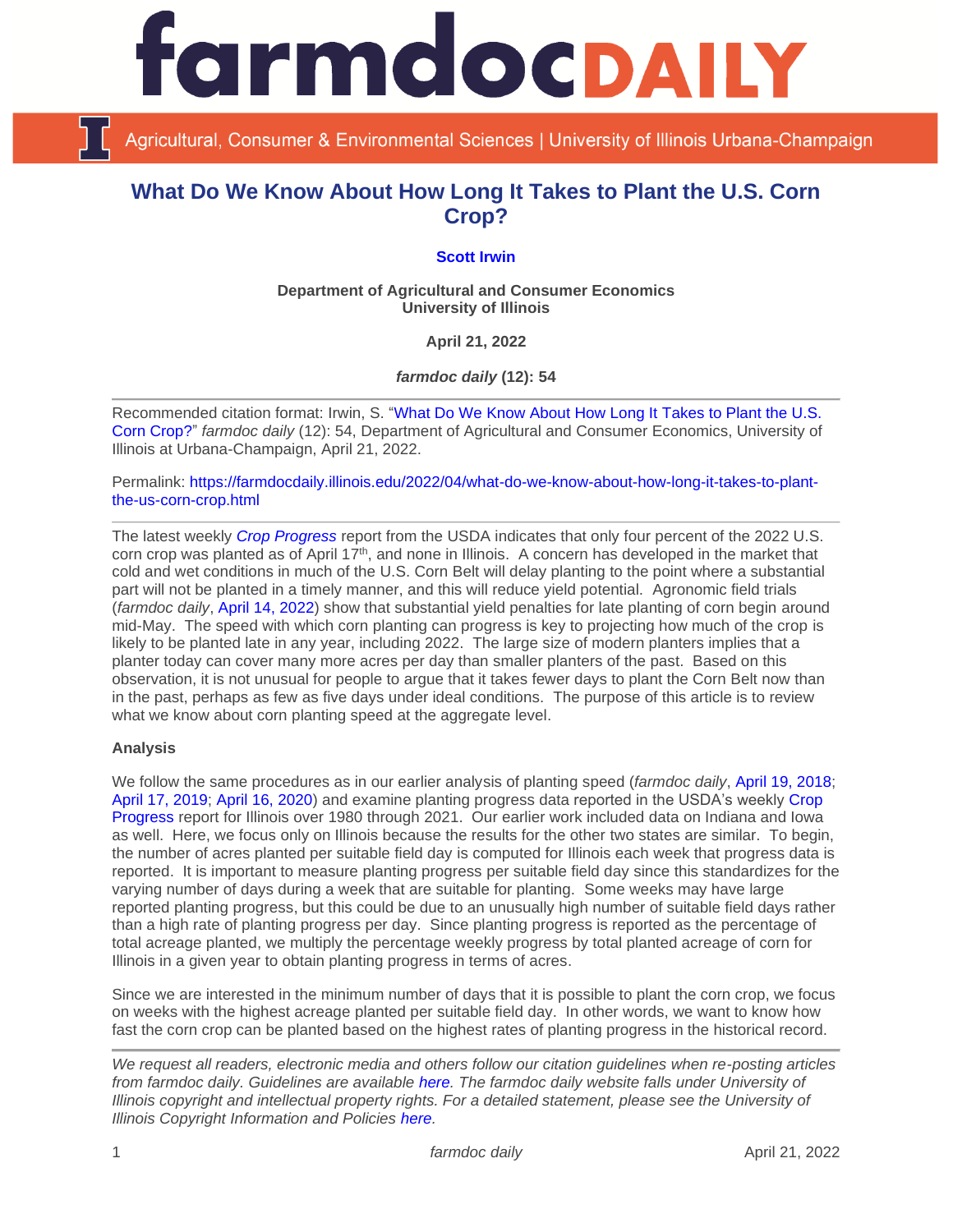This should be kept in mind when considering the results of the analysis. Whether producers can actually maintain peak week progress for an extended period is uncertain. In addition, we average the progress per suitable field day for the two highest weeks each year to smooth out some outliers that appear in the single highest week each year.

Figure 1 presents the estimates of the maximum corn acreage planted per suitable field day in Illinois over 1980-2021. There is substantial variability from year-to-year, reflecting variation in spring weather conditions. However, there is no evidence of a pronounced upward trend in the maximums for Illinois, as they vary around a stable mean of about 800,000 acres per suitable field day. In other words, the estimates in Figure 1 show that maximum planting rates per suitable field day in the heart of the Corn Belt have, on average, changed little over time. This also indicates that investment in planting equipment during the last decade did not create extra capacity that could be called upon when conditions delayed planting substantially.



The next step of the analysis is to estimate the minimum number of days required to plant the corn crop in Illinois. We do this by dividing total planted acreage of corn in Illinois each year by the estimated maximum rate of corn planting progress per suitable field day shown in Figure 1. This provides an estimate of how fast the corn crop in Illinois can be planted assuming the rate of daily planting is at the maximum. The computation also takes into account the changing total planted acreage of corn in Illinois over time.

Figure 2 shows that estimated minimums for Illinois again vary depending on conditions in any particular year. But, once again, one is struck by the overall stability of the minimum number of days required to plant the Illinois corn crop. There is no trend over time around the long-term average of 14.3 suitable field days. It is important to emphasize that this is the estimated minimum number of suitable field days to plant the entire Illinois corn crop. Individual farm operations may need fewer days to complete planting.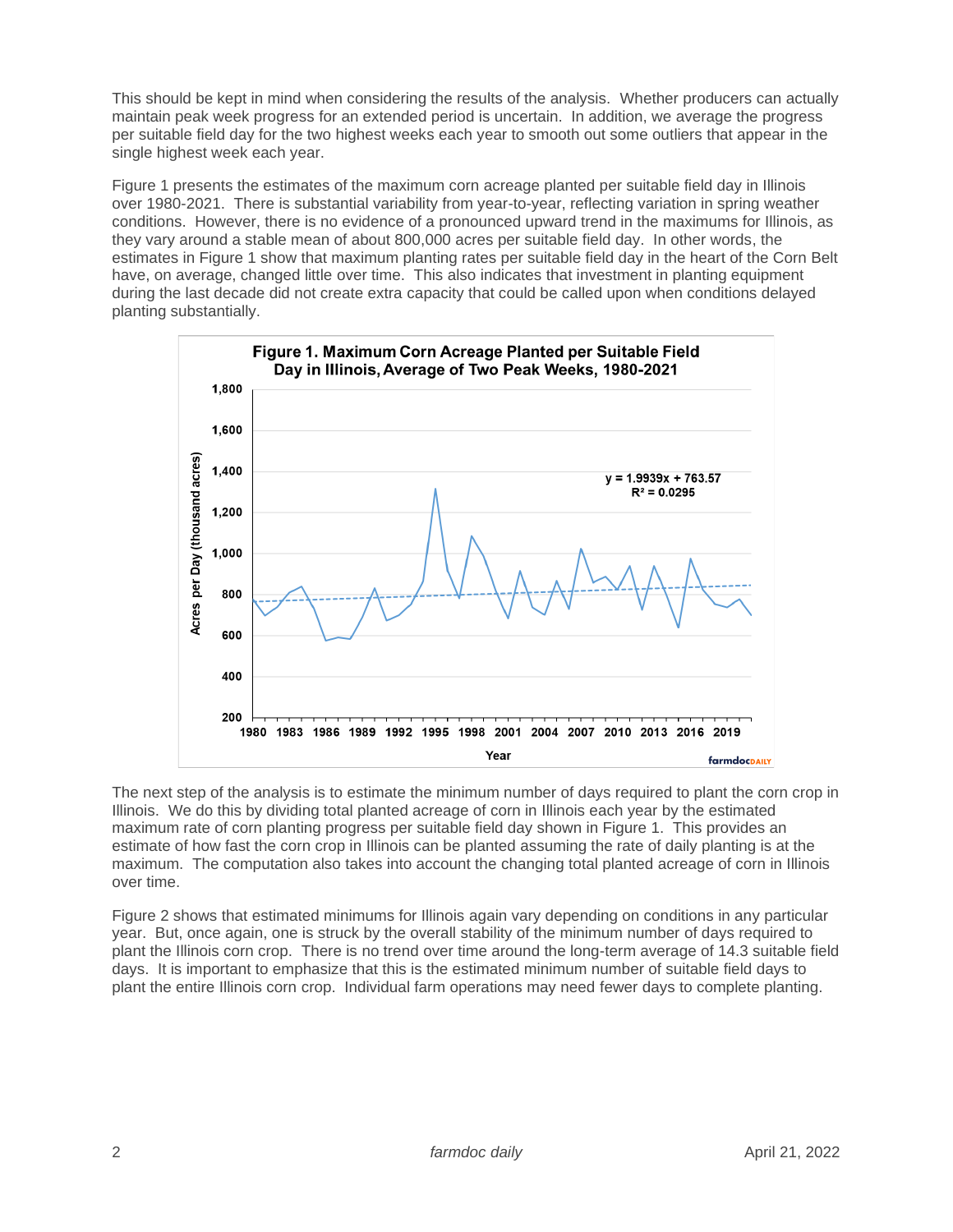

#### **Takeaways:**

#1. There is considerable variability from year-to-year in peak rates of corn planting per suitable field day, reflecting variation in weather conditions during the spring planting period.

#2. There is no evidence of an upward trend in the peak rate of corn planting per suitable field day in Illinois.

#3. The expected peak rate of corn planting per suitable day in Illinois is about 800,000 acres, and this has not changed perceptibly over the last 40 years.

#4. On average, producers in Illinois need about 14 suitable field days, or two weeks, to plant the corn crop based on maximum daily rates of planting progress.

#5. Essentially, bigger but fewer corn planters today plant about the same acres per day in aggregate as more numerous but smaller planters did in the past.

Our earlier work shows that similar takeaways can be drawn from data for the other two "I-states" in the Corn Belt—Indiana and Iowa (*farmdoc daily*, [April 19, 2018;](https://farmdocdaily.illinois.edu/2018/04/how-many-days-does-it-take-to-plant-us-corn-crop.html) [April 17, 2019;](https://farmdocdaily.illinois.edu/2019/04/here-we-go-again-how-many-days-does-it-take-to-plant-the-u-s-corn-crop.html) [April 16, 2020\)](https://farmdocdaily.illinois.edu/2020/04/an-update-on-how-many-days-it-takes-to-plant-the-us-corn-crop.html). These results have also been confirmed for Indiana recently by Nielsen (2022). Assuming these three I-states states are representative of the entire Corn Belt, then we can project that 14 days is the minimum number of suitable field days needed to plant the Corn Belt. We have also done similar computations for the larger number of states included in *Crop Progress* reports (*farmdoc daily*, [April 3, 2020\)](https://farmdocdaily.illinois.edu/2020/04/further-evidence-on-the-time-it-takes-to-plant-the-us-corn-crop.html), but that data is only available starting in 1995. In recent years, the minimum number of suitable field days needed to plant the corn crop in the 17 major producing states was about 19 days, five days longer than in three I-states in the heart of the Corn Belt. It is not clear what explains the slower rate of maximum planting progress in states outside of Illinois, Indiana, and Iowa. Overall, this evidence suggests two to three weeks of suitable field days is the bare minimum needed to plant the entire U.S. corn crop.

The results have important implications for expectations about the timeliness of corn planting in 2022, which has obviously gotten off to a very slow start. Start with the conservative assumption that 14 suitable field days are needed at minimum to plant the Illinois corn crop. The next question is the probability of obtaining those 14 days over a given interval of time. Figure 3 provides the historical distribution of suitable field days per week during April-May in Illinois over 1980-2021. As expected, there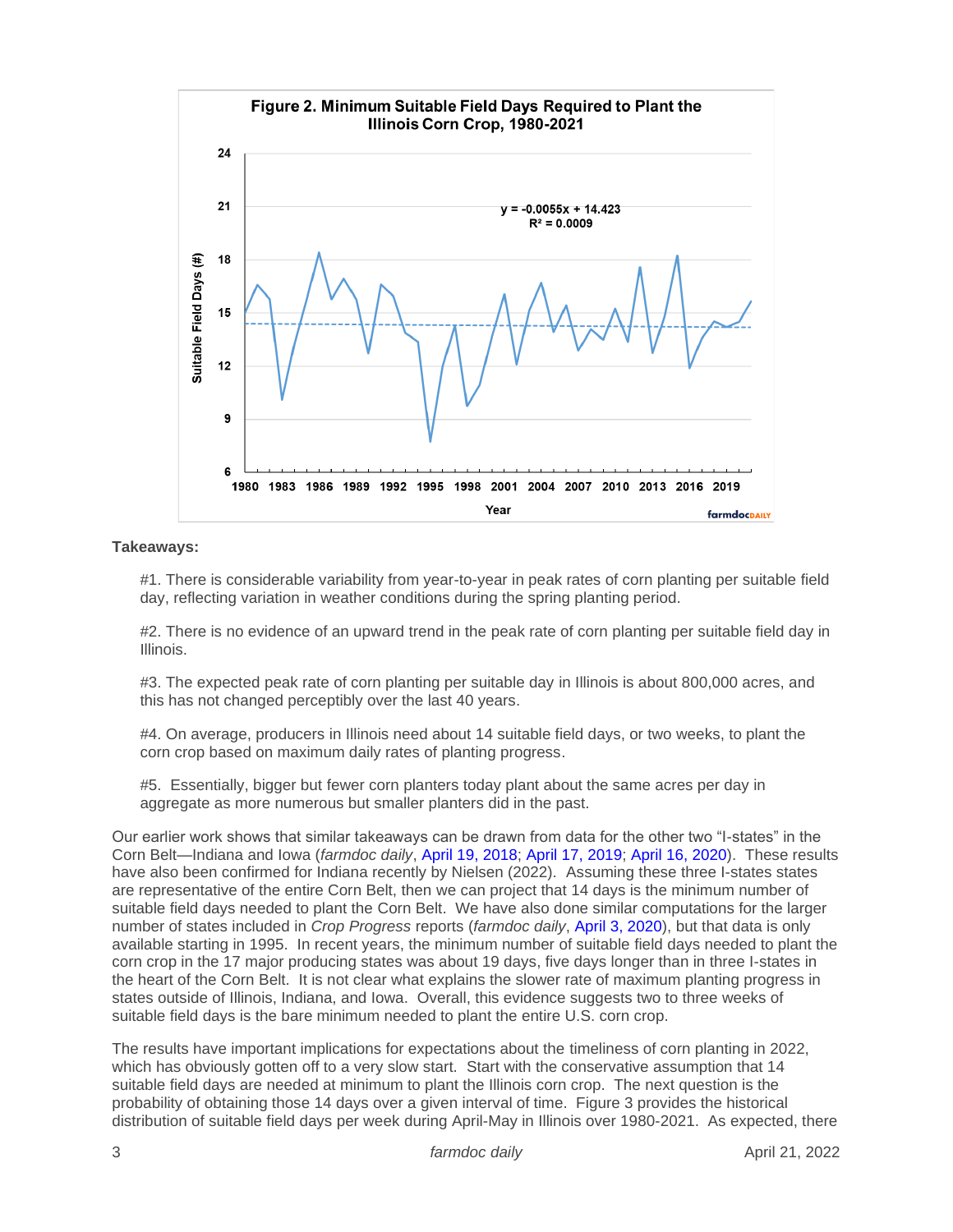is a wide range in the number of suitable days per week, reflecting extremes in weather during the spring planting window. For example, there is an 11.6 percent chance of one or seven suitable field days. The average number of suitable field days in Illinois during April and May is 3.6 days.



With this information we can assess the likelihood of the Illinois corn crop being planted in a timely fashion in 2022. In a *farmdoc daily* article last week [\(April 14, 2022\)](https://farmdocdaily.illinois.edu/2022/04/what-do-we-know-about-planting-dates-and-corn-and-soybean-yield-from-agronomic-field-trials.html), we presented agronomic field trial data showing that substantial yield penalties for late corn planting do not begin until after May 10<sup>th</sup>. There are 20 days to go until May  $10<sup>th</sup>$ , or approximately three weeks. We also know that the latest planting progress report indicates zero planting progress in Illinois as of April 17th. If we assume that the average number of suitable field days per week (3.6) occur over each of the next three weeks, we would expect 3.6 x 3 = 10.8 suitable field days to occur. This is likely not a sufficient number of field days to plant the entire Illinois corn crop, but it would allow nearly 80 percent of the crop to be planted. In order to finish planting the entire crop in the next three weeks, 4.7 suitable field days would be needed in each of the next three weeks. Of course, these computations assume planting at near historical maximum rates per suitable field day, which is likely to be somewhat optimistic.

### **Implications**

The speed at which corn planting can progress is of obvious importance in determining the likelihood of a substantial part of the crop being planted in a timely manner. Spurred on by the large size of modern planters that can plant many more acres than the smaller planters of the past, it is not uncommon to argue that fewer days are needed today to plant the entire U.S. corn crop now than in the past. We examine historical data on planting progress for Illinois to demonstrate what we know about aggregate corn planting speed. We show that maximum planting rates per suitable field day in the heart of the Corn Belt have increased very little over time and that it takes a minimum of about 14 days, or two weeks, to plant the corn crop. These findings imply that bigger but fewer planters today plant about the same acres per day in aggregate as more numerous but smaller planters did in the past. It is crucial to understand that these findings apply to an aggregate scale such as a state or the entire Corn Belt. There are undoubtedly some individual farm operations that can plant their total corn acreage faster than in the past. But when aggregating across all farm operations on a large scale the data indicate this is generally not the case.

We can combine this information with data on the distribution of suitable field days to assess the likelihood that the Illinois corn crop can still be planted in a timely fashion in 2022. Assuming the average